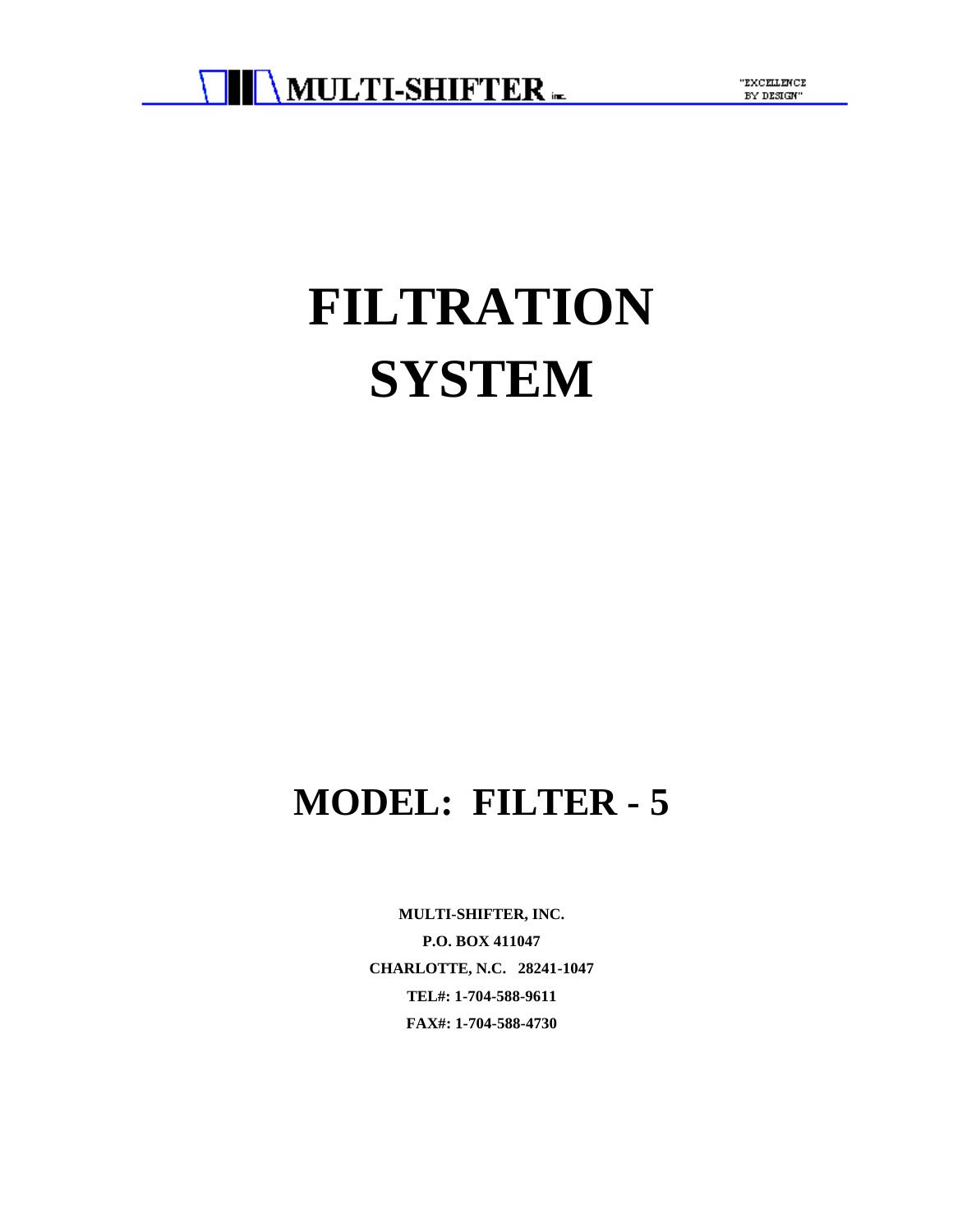### **CONTENTS**

- **1.** System Overview
- 2. Air and Electrical Requirements
- **3.** Assembly Instructions
- **4.** Operating Instructions
- **5.** Maintenance Procedures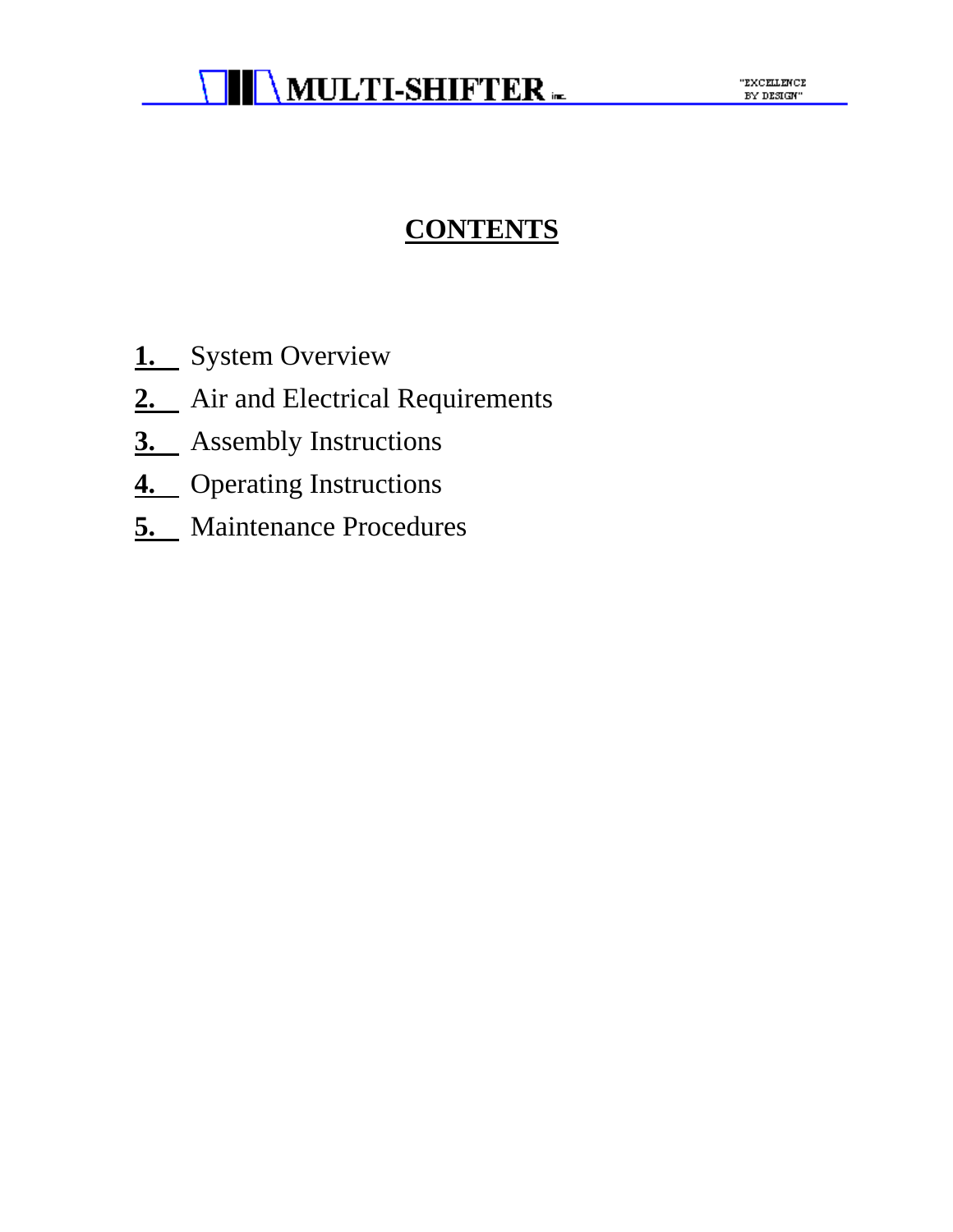## FILTER - 5 FILTRATION SYSTEM SYSTEM OVERVIEW

- The Multi-Shifter Filter-5 Filtration System is a recirculating water purification system for battery waste water. It is designed to perform two functions; first, it removes the heavy metals and other contaminates from the waste water. Second, it provides a source of clean water with which to wash your batteries.
- The Filter-5 filtration system features two media tanks, a bank resistivity indicator that lets you know when your media tanks need to be recharged, a 220 gallon holding tank that captures and stores the purified water, a 15 gallon pump reservoir that stages the battery waste water before it is purified, a series of washable pre-filters followed by a 20 inch carbon filter for microorganisms and a 5 micron filter for the smaller particles, a filtration pump, and a filtration platform that maximizes floor space by taking advantage of vertical space (it measures approx. 48" square and is 10 feet tall).
- Optional equipment includes a media tank bank switch option, which automatically switches the filtration process to an extra set of media tanks when the original tanks are full, and an automatic pH monitor and adjustment tank, which will automatically monitor and adjust the pH level as the water is processed.

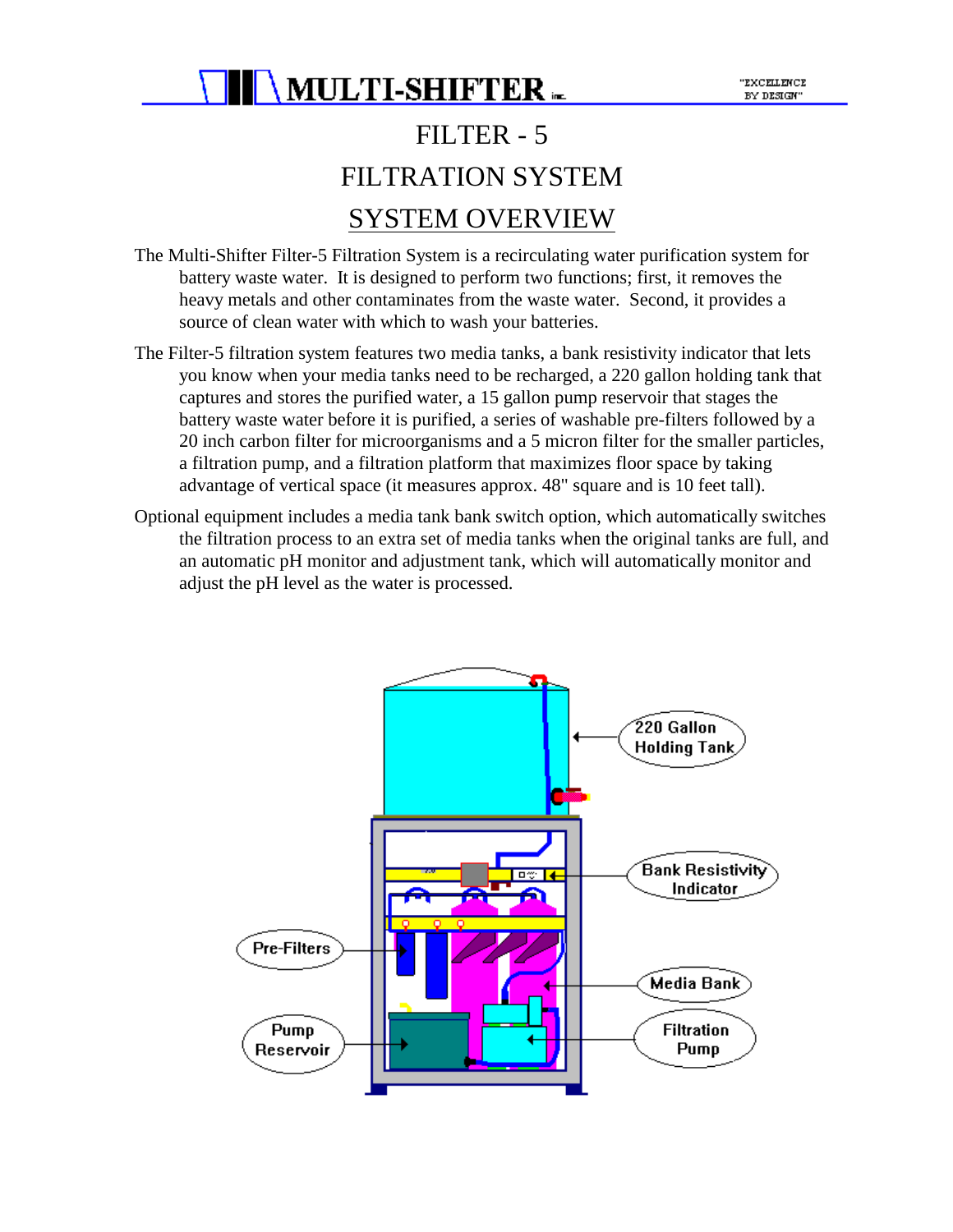

## FILTER - 5

### FILTRATION SYSTEM

### AIR AND ELECTRICAL REQUIREMENTS

**Filtration System:** One 110 volt, 20 amp outlet (system comes equipped with a 10 foot cord connected to a GFCI outlet box, 110 v. grounded male plug end).

**Battery Wash Cabinet:** One 110 volt, 20 amp outlet (system comes equipped with a 10 foot cord, and an 110 v. grounded male plug end). **The Multi-Shifter Battery Wash Cabinet will not operate without a minimum of 60 P.S.I. constant pressure.** If at any time the pressure drops below 60 P.S.I., the solenoid valves which regulate both air and water flow will shut down until the operating pressure is again achieved

The air requirements can be met in one of two ways. The easiest is to supply a plant air line to the top rear of the wash cabinet. *If your plant does not have a centrally located compressed air source, and you must use an independent compressor to power the wash cabinet, it will have to meet or exceed the following requirements; 5.0 horsepower, 80 gallon, two stage compressor, 200 PSI max. pressure, 20 CFM (at 90 P.S.I.) constant flow at the Battery Wash Cabinet.*

**Sump Pump Drain Assembly:** One 110 volt, 20 amp outlet (system comes equipped with a 10 foot cord and 110 v. grounded male plug end). The sump pump plug consists of one standard plug end, and one standard plug end with a female receptacle on its back. This is known as a piggyback plug end. Plug the piggyback plug into the wall, then plug the standard plug into its back.

#### **Total Requirements** (recommended) -

• 2(two) 110 volt, 20 amp duplex GFCI outlet boxes. The supply line to each box should contain a lockout disconnect located at or near the outlet box and be controlled by a 20 amp circuit breaker. Local code and regulation requirements may vary. Consult with a licensed electrician in your area

WASH CABINET - POWERED ROLLER MAX AMP DRAW - 10.2 AMP AT 115 VAC WASH CABINET - BOOSTER PUMP MAX AMP DRAW - 8.6 AMP AT 115 VAC WASH CABINET - SUMP PUMP MAX AMP DRAW - 5.0 AMP AT 115 VAC FILTRATION SYSTEM - SYSTEM PUMP MAX AMP DRAW - 8.6 AMP AT 115 VAC

• 1(one) 3/4 inch air supply line, supplying air from a plant wide air system. The air supply must be able to supply a constant air pressure of 60 P.S.I. or greater, and a volume of 20 C.F.M (measured at the point of system connection) for a period of up to 5 minutes.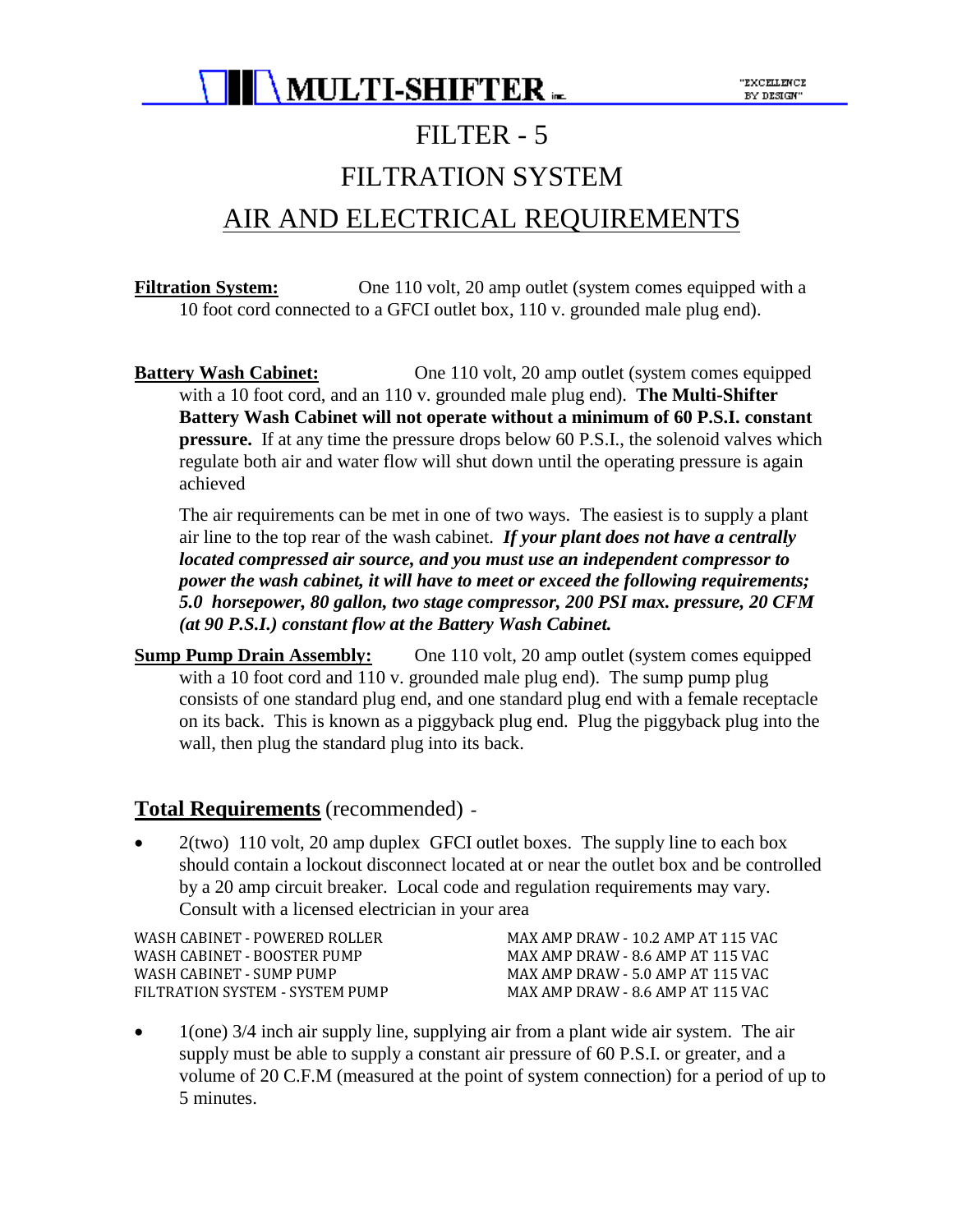### FILTER - 5 FILTRATION SYSTEM

### ASSEMBLY INSTRUCTIONS

- Your Filter-5 filtration system will arrive in two pieces, one being the filtration platform complete with the media tanks, monitoring system, and filtration pump, and the other piece being the 220 gallon holding tank. The first step is to set the filtration platform in place. You should have access to a layout drawing that will show the floor location of the platform. The system requires approximately 52" from front to back and 49" from side to side. Be sure that the monitoring equipment faces the front when the platform is in place so that the controls are accessible from your battery changer.
- 1. With the filtration platform in place, remove the strapping and all other packing from the filtration platform, setting aside any loose pieces that will be needed later.
- 2. Unpack the 220 gallon holding tank from the pallet, again setting aside any loose pieces that will be needed later.
- 3. Check to make sure that there is a 5 to 6 foot length of hose connected to the top of the 220 gallon holding tank. When this hose is in place, hoist the empty 220 gallon holding tank onto the top of the filtration platform. The fittings and hoses should face the front right side of the filtration platform when the tank is in place.
- 4. On the top section of the filtration platform, there is a 2 inch hole located in the front right corner. The hose connected to the holding tank should run through this hole. Align the holding tank so that the hose runs straight down through this hole.
- 5. Once the 220 gallon holding tank is in place, connect the loose end of the holding tank hose to the sensor assembly as shown in the following diagram.

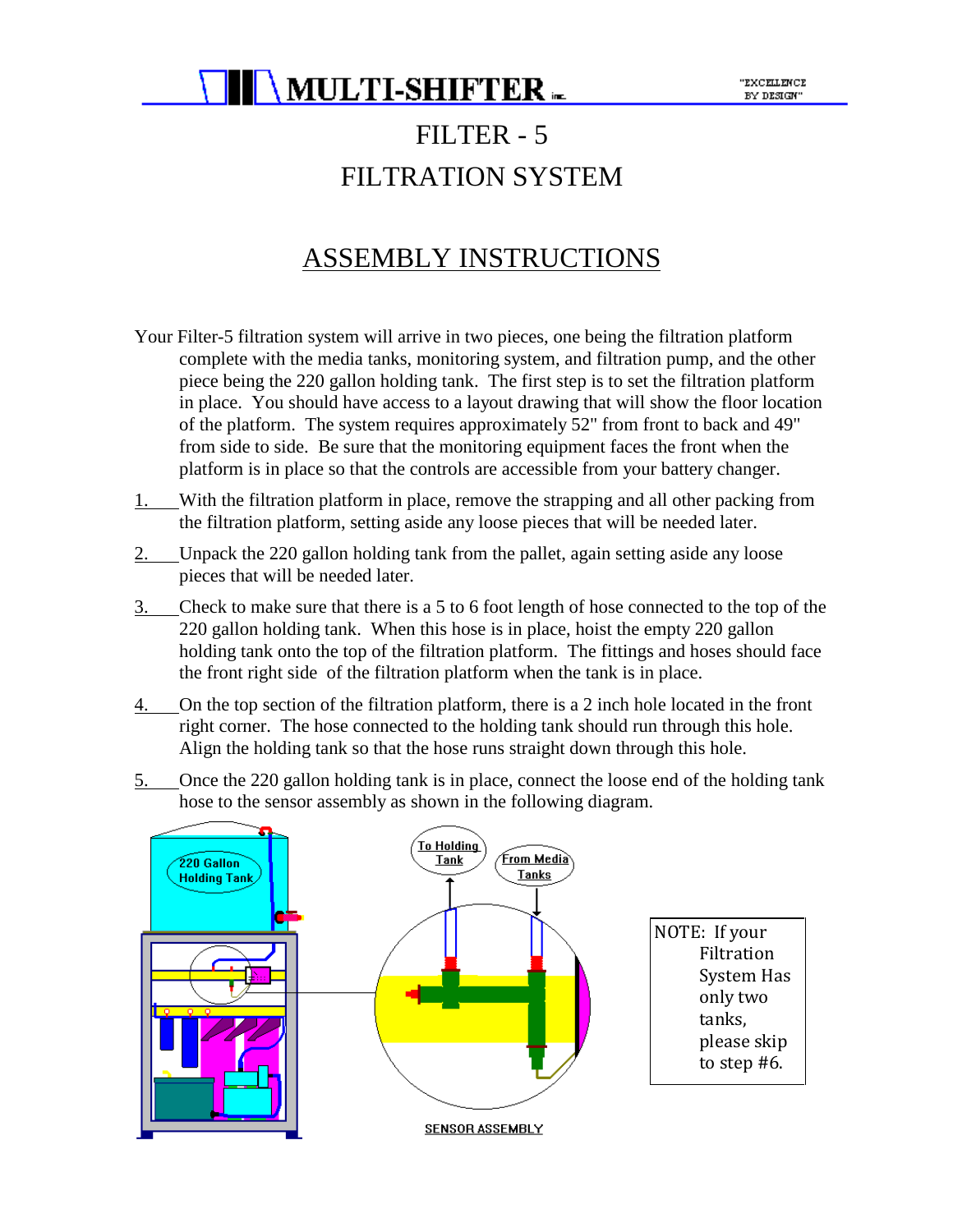

- "EXCELLENCE BY DESIGN"
- 6. Determine which side of the filtration system your washer assembly will be placed (right or left). At the bottom of the 220 gallon holding tank, you will see a shutoff valve with a 90<sup>0</sup> barbed elbow fitting extending out from it. Turn the barbed elbow clockwise until it points toward the wash cabinet.( Note: the most you should have to turn this fitting is  $180^{\circ}$ , or one half of a revolution)



7. Take the longest length of 1 inch (inside diameter) hose and connect one side of it to the elbow fitting mentioned in step 6. The other side of the hose will connect to your wash cabinet. check to make sure that this hose and fitting do not extend into the path of your battery changer. If so, adjust the position of the tank until the path for the battery changer is clear.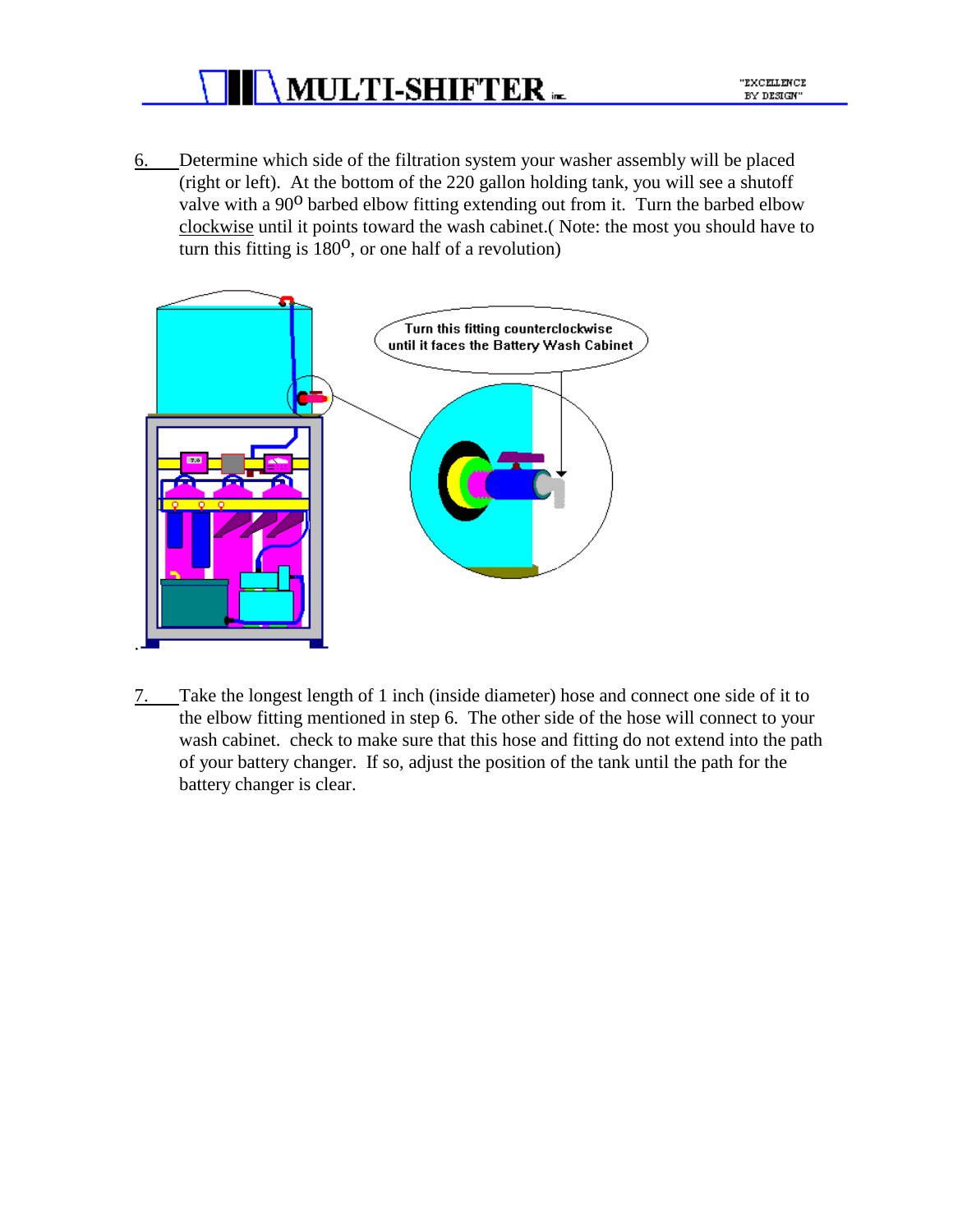

#### The following steps are for hookup to the Multi-Shifter Battery Wash Cabinet:

1. Once the wash cabinet is in it's proper place, you can connect it to the filtration system. On the back of the wash cabinet you will find a silver and red pump motor. This is the pressurizing pump for your wash cabinet. Find the hose that is connected to the bottom of the 220 gallon holding tank. Take the loose end of the hose and run it to the top fitting on the pressurizing pump. Confirm that the path of the hose does not interfere with the travel of the battery changer or the workings of the wash cabinet. When you are sure that the placement and length are O.K., cut the hose to length and connect it to the pressurizing pump as shown in the following diagram..



- 2. Check to make sure that all of the hose connections to this point are correct and that they all have hose clamps which have been tightened.
- 3. The next step is to hook up the washer sump drain assembly. You will need a one inch knockout to put a hole in the bottom of the wash cabinet. On some wash cabinets, the hole is put in prior to shipping, so check thoroughly before actually making the hole. If you do find a hole in the bottom of the wash cabinet, skip to step two in the following instructions.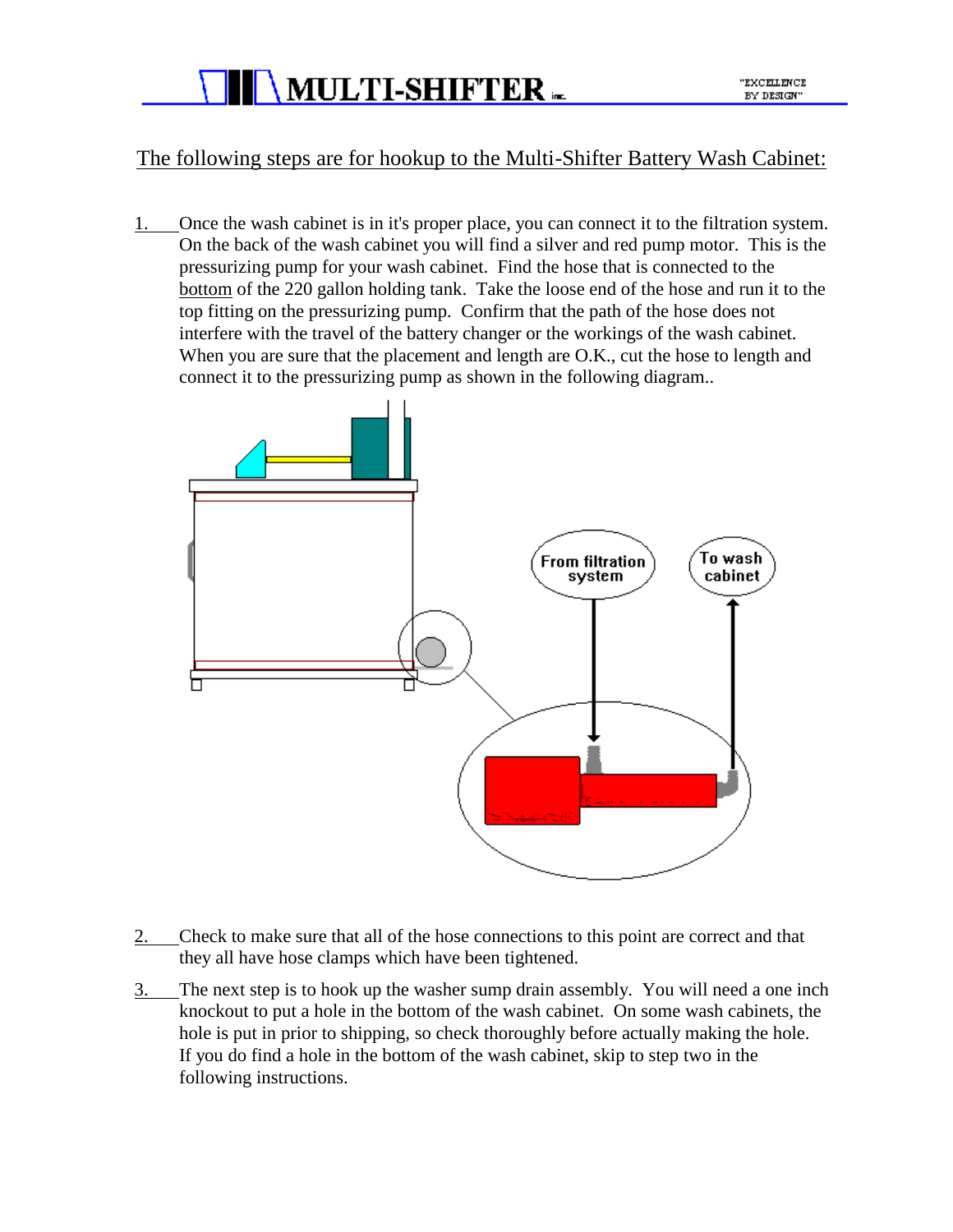

#### Installing the Washer - Sump Drain Assembly

- 1. Locate the one inch knockout hole approximately 4 inches from both the back wall and the side wall. Either side of the wash cabinet is acceptable, but the side closest to the filtration system is preferred. The placement of the hole is not critical, so put it in a spot that is easily accessed.
- 2. Silicone around the edge of the hole on the inside of the washer, then place the modified male adapter in the hole so that the threads extend down through the bottom of the wash cabinet **(** See diagram on following page **)**. Put the conduit locknut securely onto the threaded end of the male adapter from the bottom of the wash cabinet.
- 3. Silicone the threaded end of the male adapter with a bead all the way around the fitting, then screw on the  $90^{\circ}$  elbow fitting onto the threaded end of the male adapter. The elbow fitting should point towards the back of the wash cabinet when you are done.
- 4. Remove the 12 foot length of 3/4 I.D hose from the blue reservoir. Connect one end of the hose to the elbow fitting located underneath the wash cabinet. Don't forget the hose clamp.



5. Place the blue sump reservoir behind the washer next to the actuator. Take the length of hose coming from underneath the wash cabinet and measure it to the barbed hose filling located at the end of the sump reservoir. Cut the hose to length and connect it to the sump reservoir via the barbed hose fitting. Don't forget the hose clamp.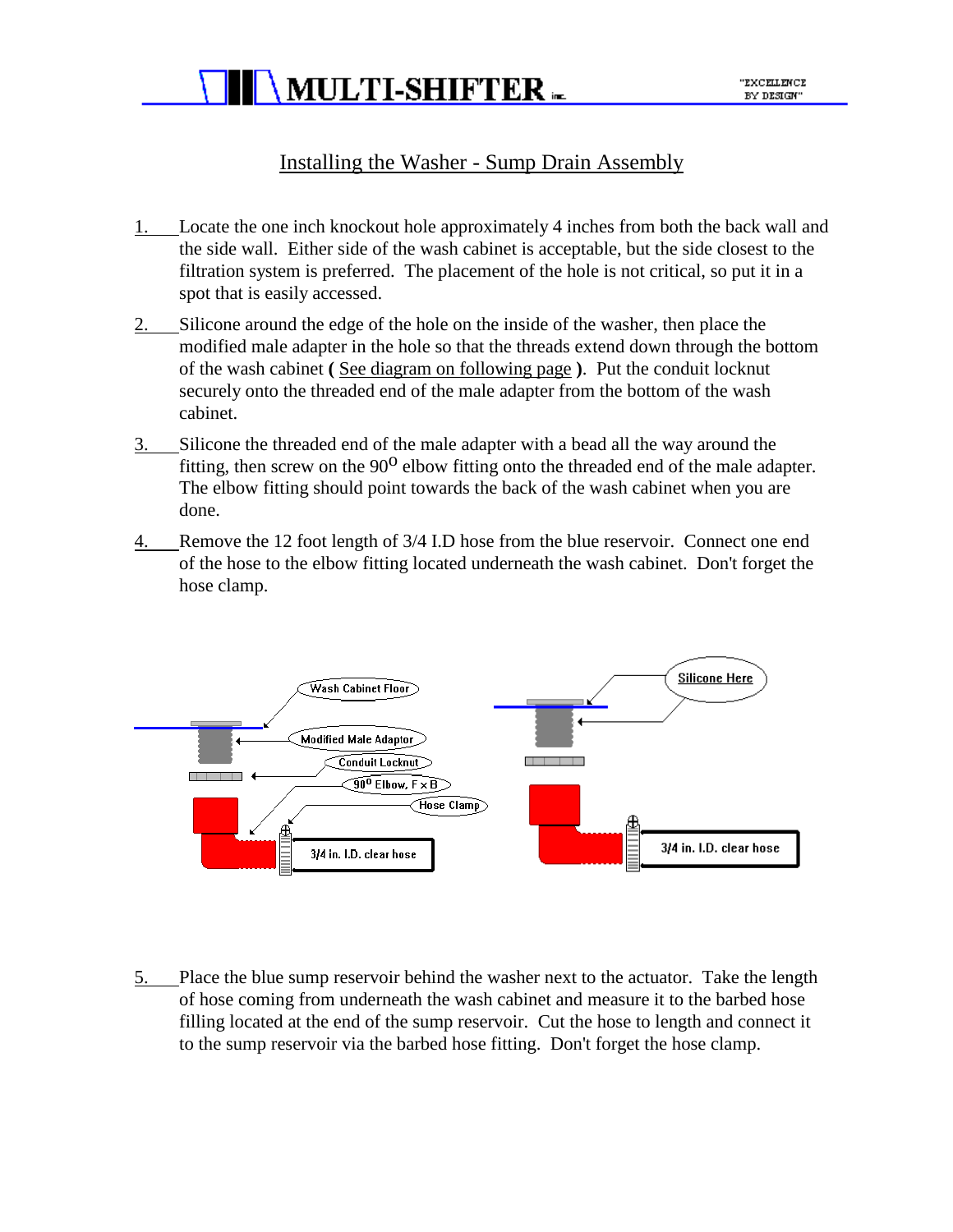

6. Find the sump pump with the check valve assembly located in the sump reservoir. It should have a short piece of clear hose connecting the two pieces. Remove this assembly from the reservoir. Take the remaining length of 3/4 I.D. hose and insert it through the remaining hole in the end of the reservoir. Connect this end of the 3/4 hose to the barbed fitting on the check valve assembly. When you are done, the check valve and sump pump should be inside the reservoir. Don't forget the hose clamp.

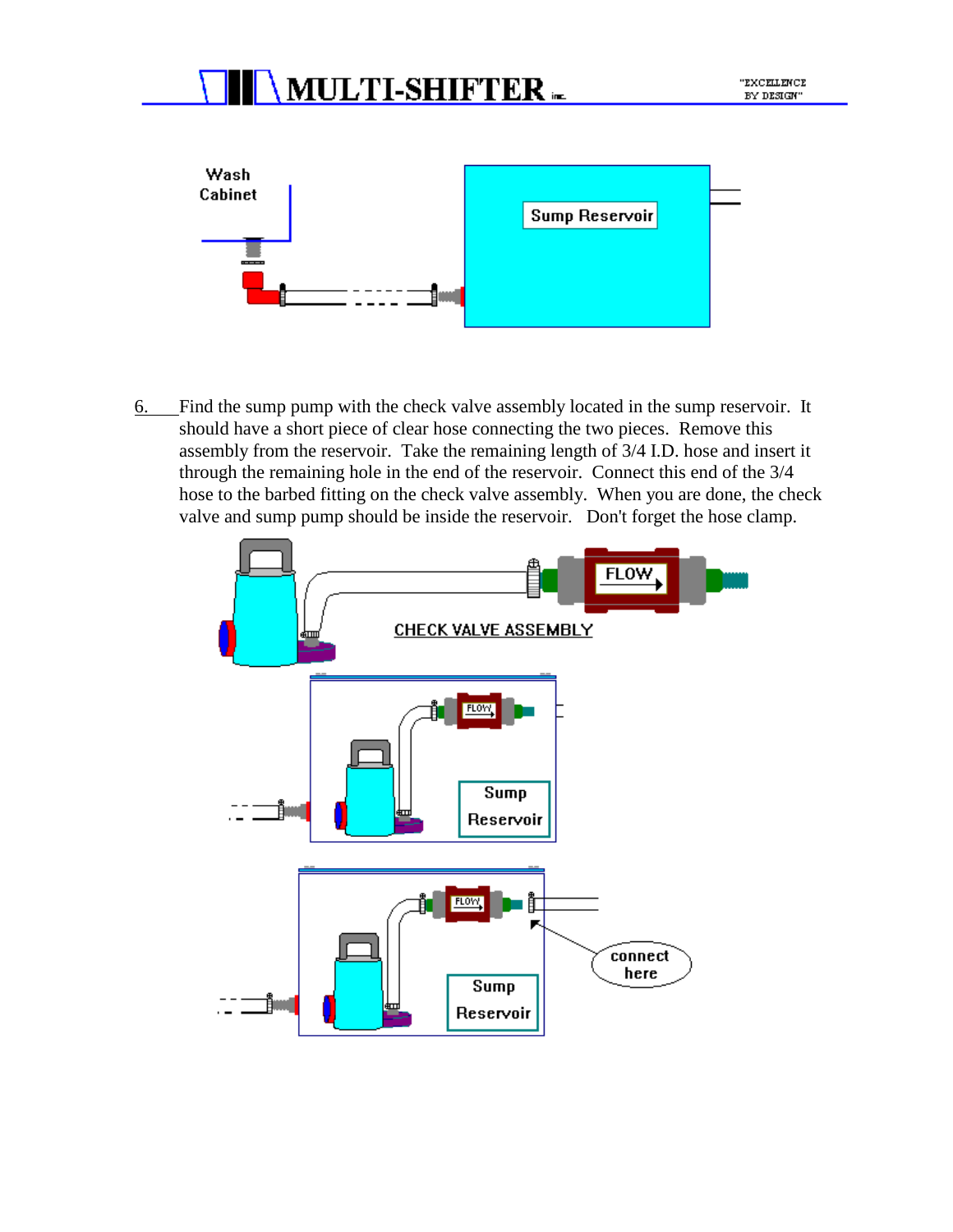

- "EXCELLENCE BY DESIGN"
- 8. Find the opposite end of the clear hose and attach it to the barbed fitting located on top of the small white rectangular holding tank at the front of the filtration system. Don't forget the hose clamp. If the fitting on top of the tank faces the wrong direction, simply remove the lid and turn it in the opposite direction.



Your Filtration System and Battery Wash Cabinet are now ready to operate.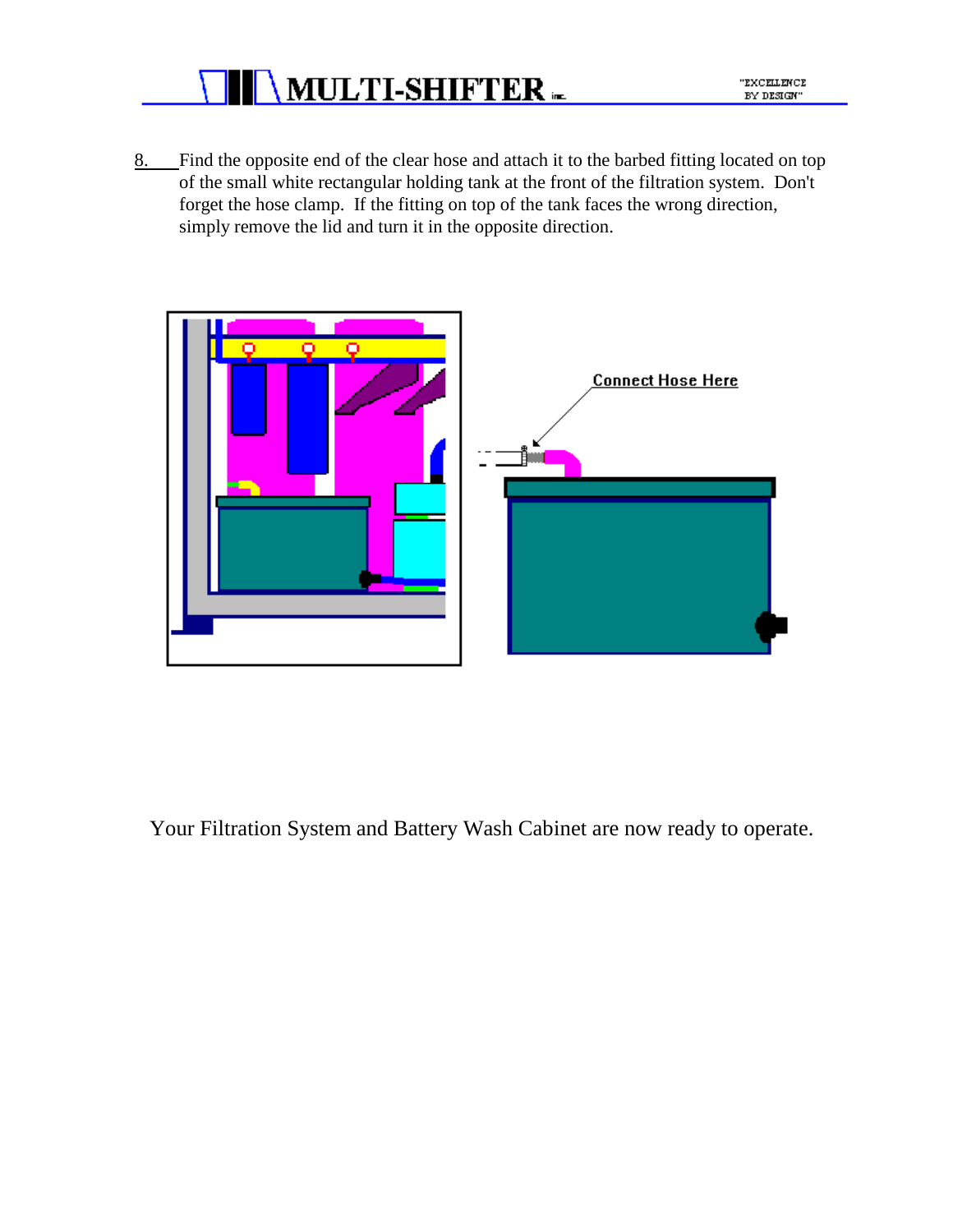

## FILTER - 5 FILTRATION SYSTEM

### OPERATING INSTRUCTIONS

1. Turn the shutoff valve located at the bottom of the 220 gallon holding tank to the **OFF** position. Using standard "city" water, fill the 220 Gallon holding tank until the level of the water in the tank reaches the shoulder of the tank.



- The water collected in the 220 gallon holding tank will be the water supply for your battery wash cabinet.
- 2. Turn the shutoff valve located at the lower bulkhead on the 220 gallon holding tank in line with the hose (open position).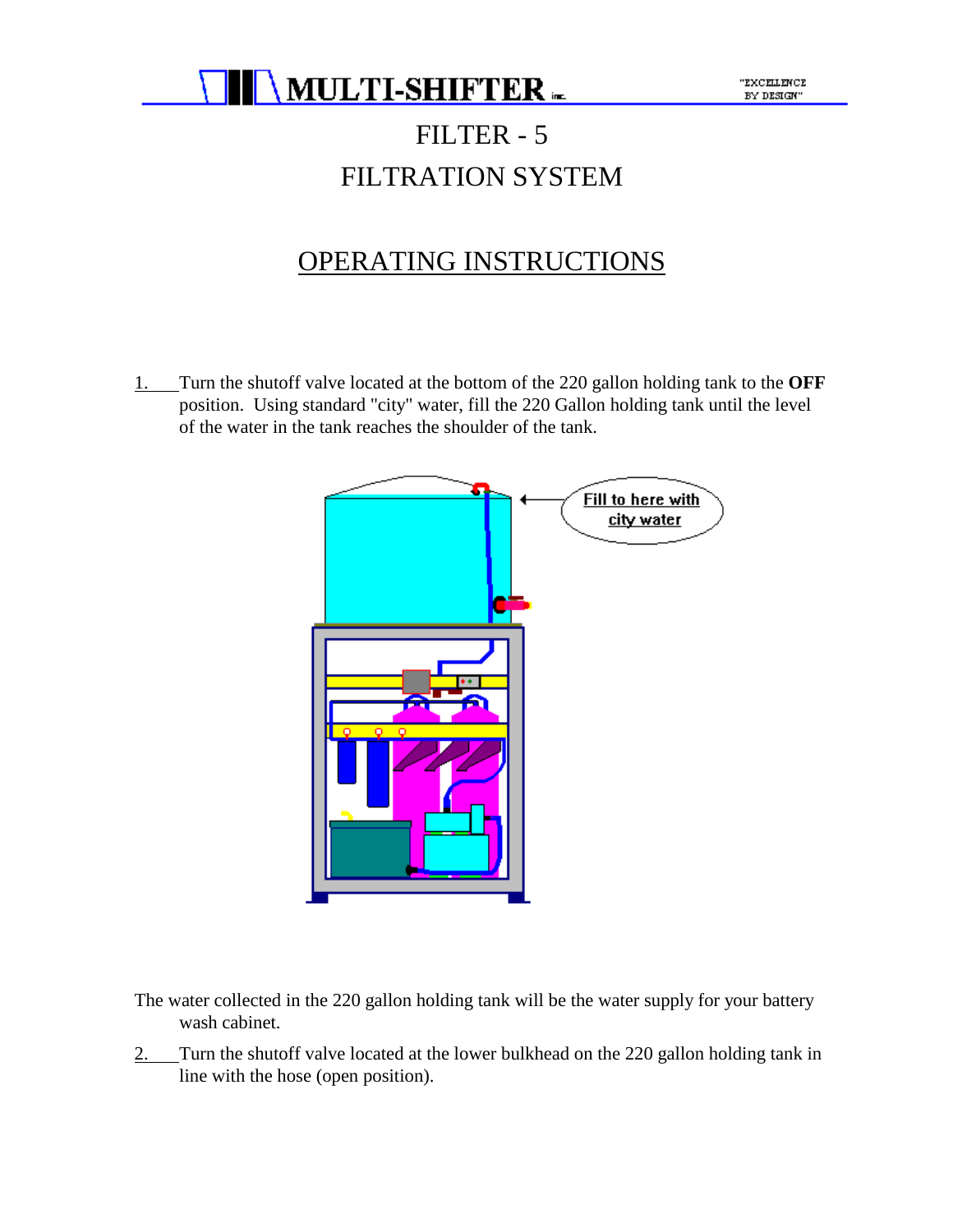3. If you have not already plugged in all of the necessary equipment, do so now. Also confirm that the bank monitor on the filtration platform is plugged in to the receptacle located on the right of the platform. Also confirm that the air supply for the wash cabinet is hooked up and turned on.

The battery wash cabinet has two solenoid valves that regulate the air and water supply. These valves are air actuated. They require a constant 60 P.S.I air supply to operate. **If your air supply drops below 60 P.S.I., the wash cabinet will not function.**

This filtration system is a closed loop system, which means that none of the waste water leaves the system. Water is supplied to the battery wash cabinet from the 220 gallon holding tank. From the wash cabinet, the waste water is pumped into a 15 gallon holding tank, where larger particles may settle. When the water level in the 15 gallon holding tank reaches the top of the tank, the filtration pump automatically turns on and forces the waste water through the filtration system process.



The first stage of the filtration system process is the washable pre-filters. These are located in the slanted black housings mounted above the filtration pump. In order of flow, they are; Two 500 micron filters (green), and <u>One</u> 300 micron filter (blue). These are designed to remove larger contaminates such as wood, paper, and some rust.

The next stage of pre-filters are located above the 15 gallon holding tank. In order of flow, they are; One 20 inch 5 micron polyester disposable filter and One 20 inch disposable carbon filter. These filters are designed to remove smaller particulates, including oils and solvents that may have found their way into the battery waste water. These filters are not reusable. They must be discarded when they become full.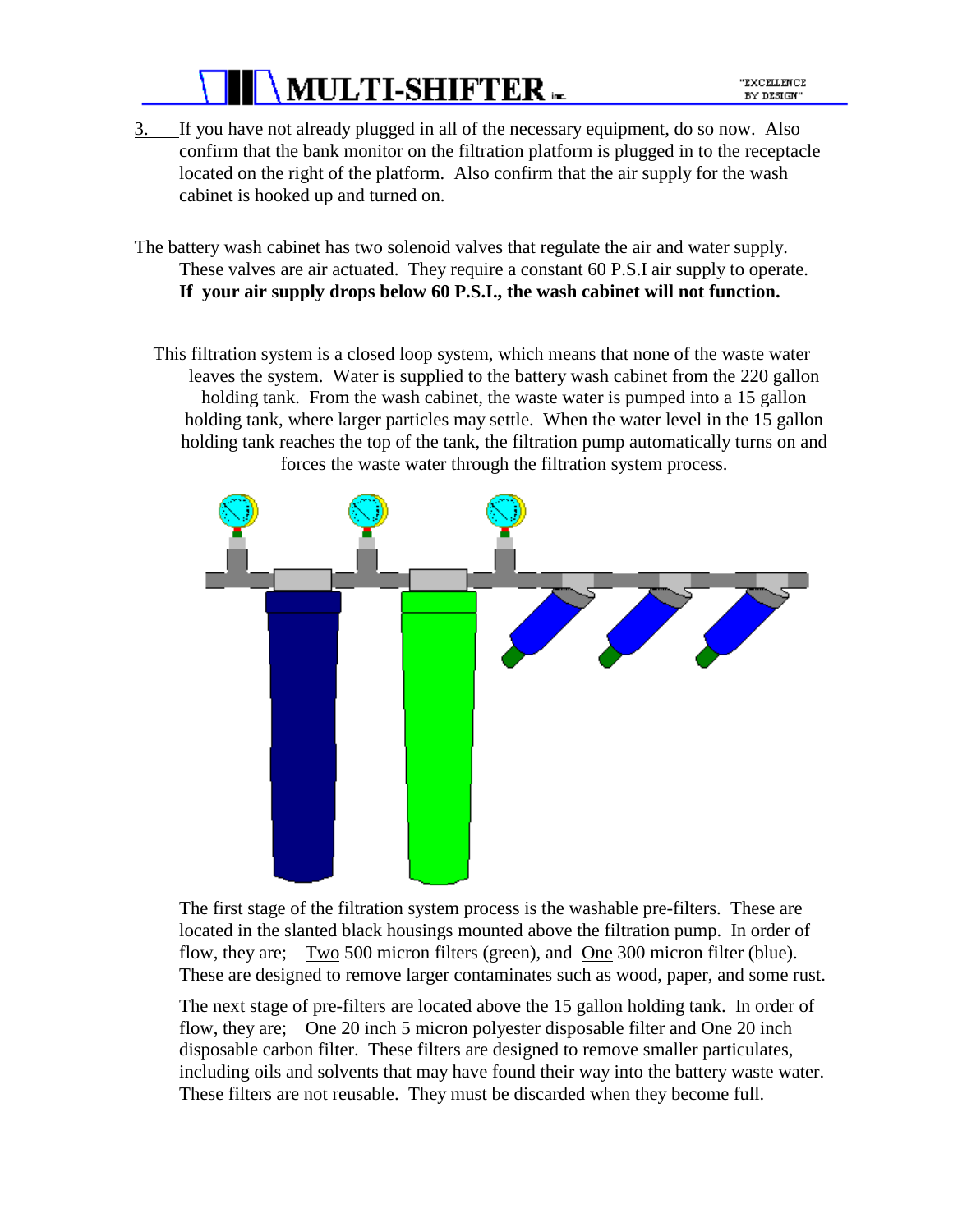For each of these groups of pre-filters there are pressure gages that monitor the resistance of the filters. As the filters become clogged, the amount of pressure required to push water through the system will increase. Refer to the section on Maintenance for the guidelines regarding these gages.

From the pre-filters the battery waste water is pumped into the media tanks. These are the tall beige tanks located in the rear of the filtration platform. These media tanks remove the minute contaminates from the waste water. This includes all of the heavy metals, as well as whatever particulates were not removed by the pre-filters.

After the media tanks, the water goes through the sensor bank. The sensor monitors the heavy metal level of the water, and is connected to the Bank Resistivity Monitor Light located on the right front of the filtration platform.

From the sensor, the water is pumped into the 220 gallon holding tank. At this point, the water is completely clean and ready for use in the battery wash cabinet.

#### **pH ADJUSTMENT**

From time to time, it is a good idea to check and adjust the pH level of your purified water. There are any number of pH analysis kits available to you, either at your local pool supply store or through a water analysis company. If you cannot find one locally, contact your Multi-Shifter dealer and he can provide you with one at a small charge. Since this filtration system is a recirculating system, and the water is never discharged, the monitoring of the pH level in your water is not time critical. However, it is a good idea to keep the pH level from drifting too low. As a general rule, when the pH measures 5.0, you should add a pH neutralizer to bring it back up to 7.0, or neutral. The filtration system will initially put out water with a pH of around 6.5. As the filtration system gets used more and more, the effluent pH level will begin to drop slightly.

#### **DO NOT USE BAKING SODA OR ANY GRANULATED NEUTRALIZING AGENT TO ALTER THE pH LEVEL OF YOUR WASTE WATER.**

The use of granulated neutralizer will shorten the life of both your pre-filters and your media tanks. Use a liquid neutralizer such as Multi-Shifter Neutralizing Conditioner available from your Multi-shifter dealer. Add to the holding tank the necessary neutralizing agent to achieve a pH close to 7.0.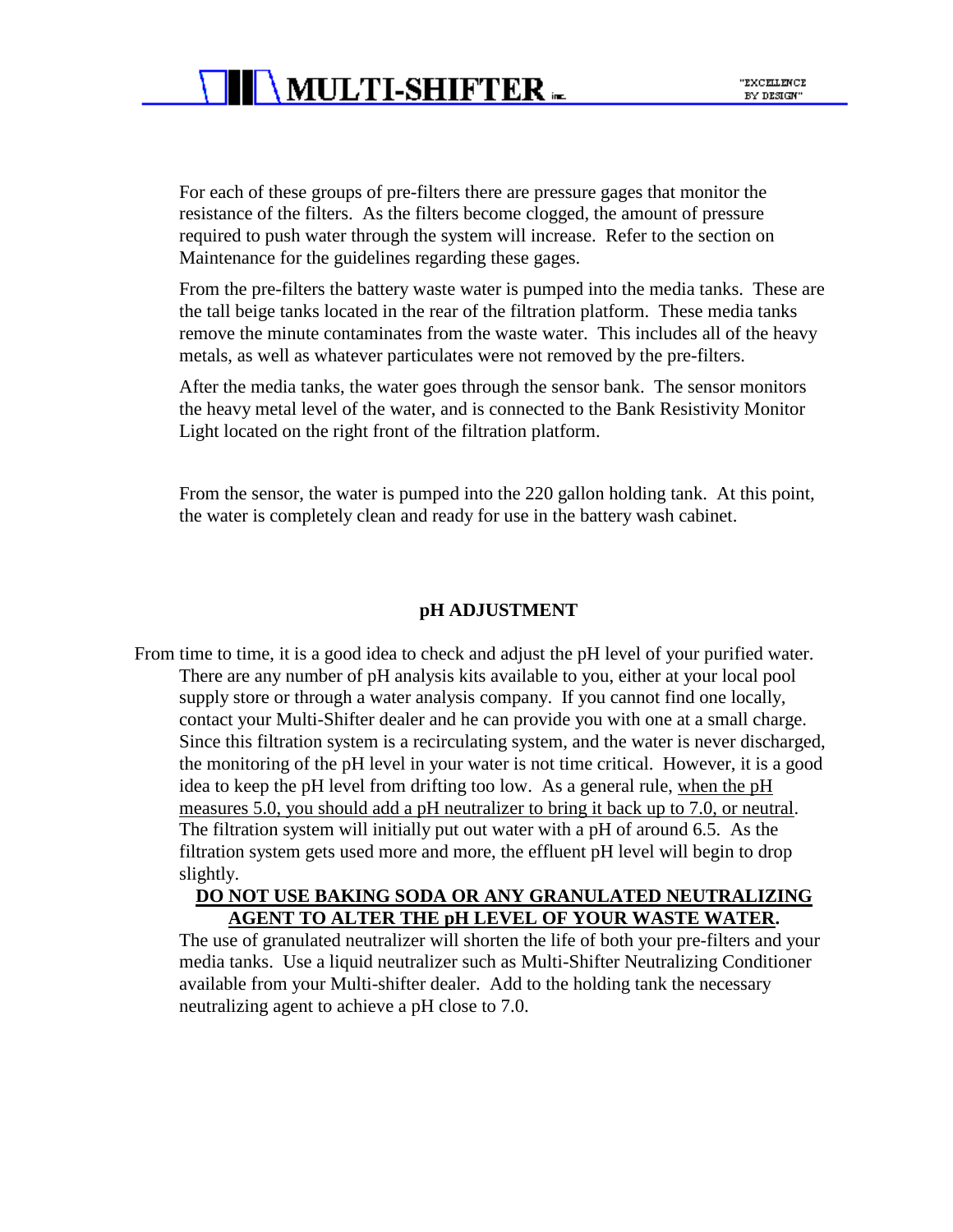

#### **READING THE BANK RESISTIVITY**

#### THE BANK INDICATOR LIGHT

The Bank Resistivity Indicator Light will indicate the ability of your media tanks to effectively remove the contaminates from your battery waste water. The light operates in relation to a critical level of contamination, called the "set point". The set point is established and locked in before the system leaves the factory. As long as the resistance of the water is above the set point, your filtration system will operate normally. When the resistance of the water drops below the set point, the media tanks need to be replaced. As long as the quality of the water is *GOOD*, the GREEN light will remain on. When the water quality level drops below the set point, the RED light will come on, indicating that the water quality is **BAD**, and the media tanks need to be replaced.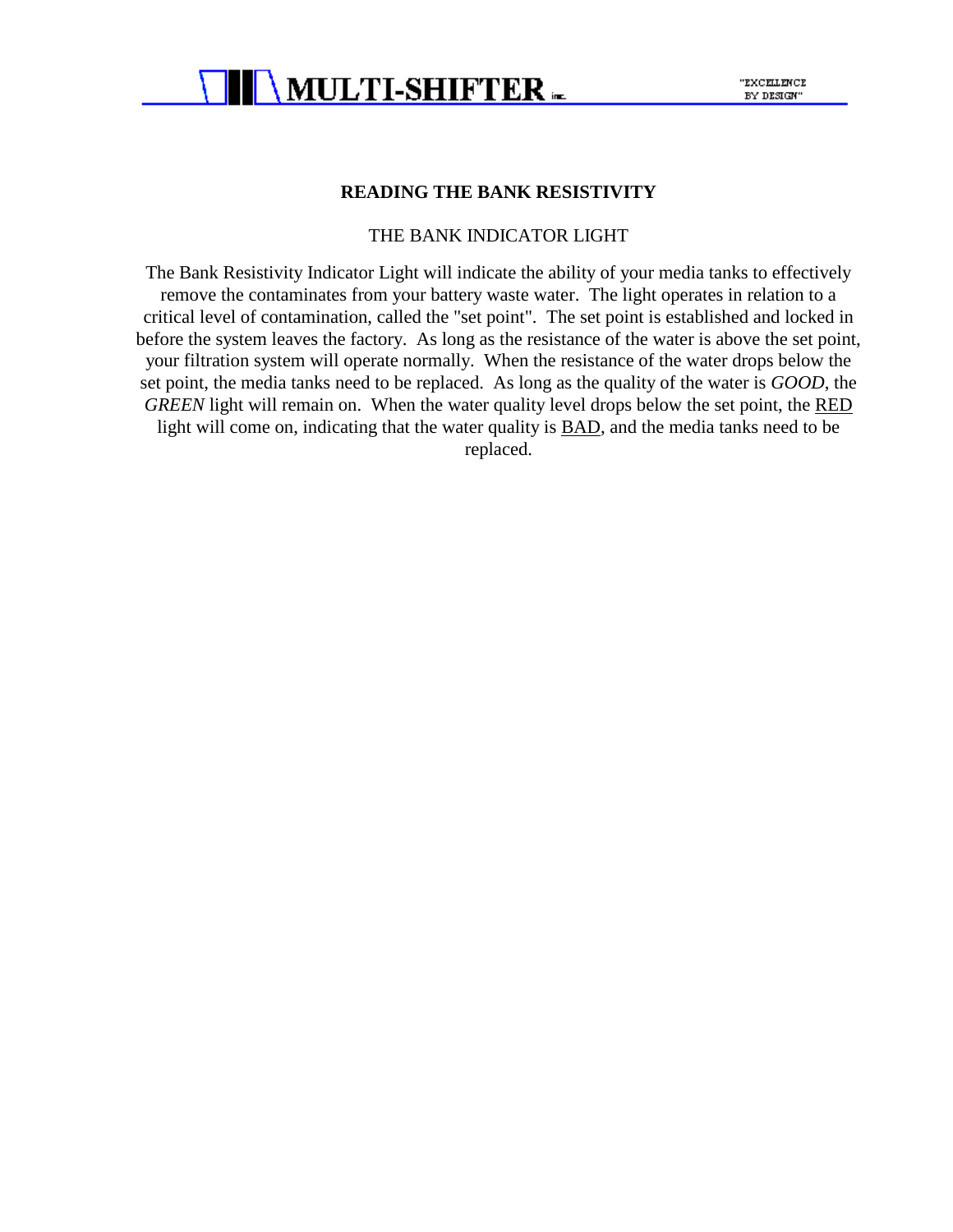

### FILTER - 5 FILTRATION SYSTEM

### MAINTENANCE PROCEDURES

The Filter-5 Filtration System requires little maintenance. The area that will require the most attention is the pre-filter cartridges. The pre-filters are designed to collect most of the waste particles that enter the battery wash system The majority of solid material that enters the filtration system is not considered hazardous. Most of the larger particles of waste are actually rust from the battery case, or paper and other trash that have been left on top of the battery prior to the wash cycle. The pre-filters are designed to prevent these items from clogging up the more expensive media tanks. Because they are designed to collect most of the waste solids, these must be rinsed clean or replaced on a regular basis.

#### **READING THE GAGES**

The pressure gages located in line with the pre-filters are there to help you better monitor the life of your disposable cartridges. They should allow you to see at a glance which filters, if any need to be replaced. The gages will help you to determine two vital characteristics of the filtration system; (1) back pressure, and (2) pressure drop.

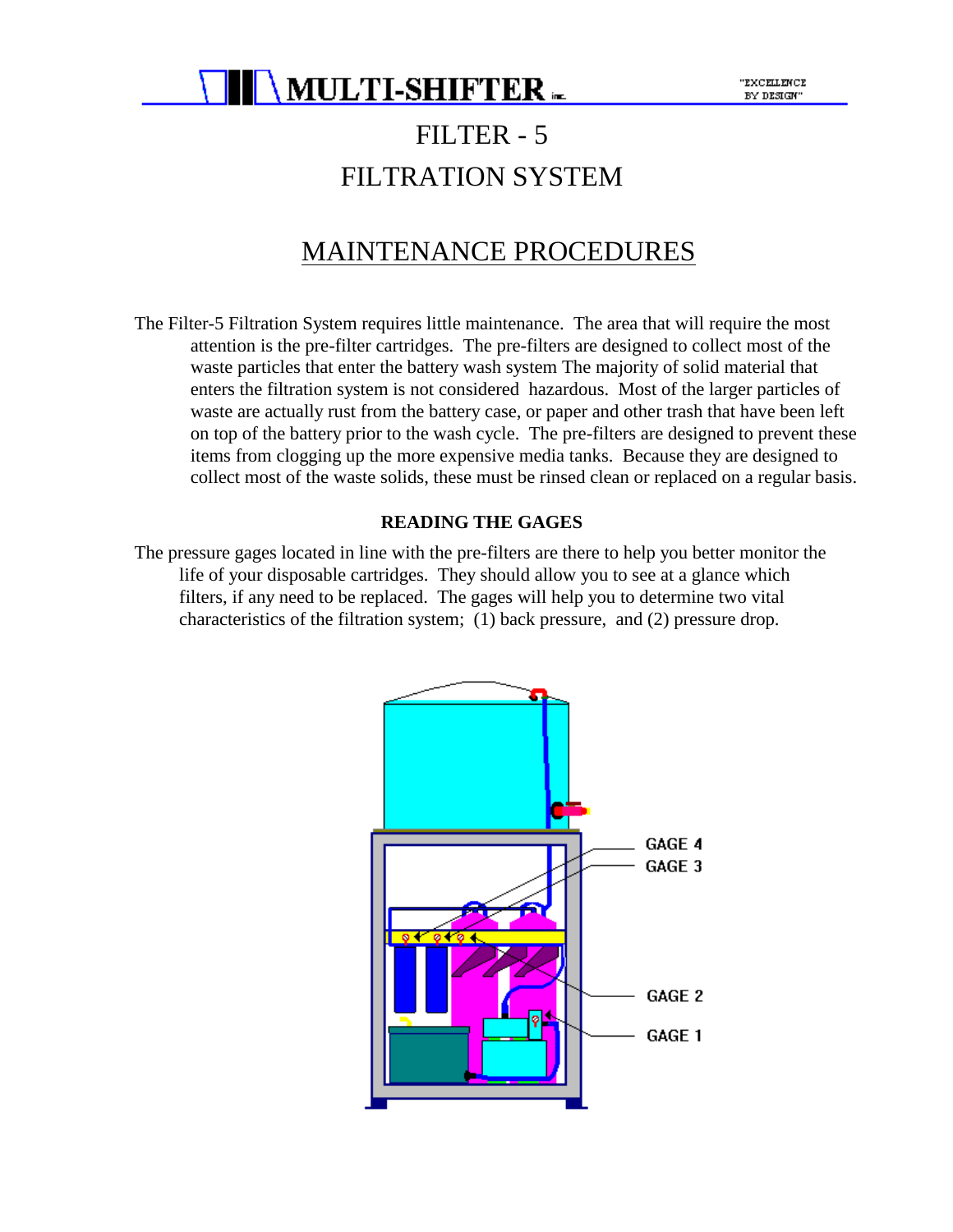- The main pressure for the entire filtration system is supplied by the filtration pump. Built on to the pump is a pre-set pressure gage (gage 1). This gage should range between 7 and 40 PSI. Below are the most commonly encountered situations in reading these gages.
	- GAGE 2 LOW: If the first gage on the pre-filter reads 10 PSI or more lower than the filtration pump pressure gage, you need to clean the reusable pre-filters
	- GAGE 4 HIGH: If the last gage goes above 30 PSI, you need to call Culligan
	- GAGE 2 HIGH, GAGE 3 LOW: If the difference between the first gage and the second gage on the filter bank is greater than 10 P.S.I., you need to replace the 20" polyester filter
	- GAGE 3 HIGH: If the second gage on the filter bank is 10 P.S.I.above normal, you need to replace the 20" carbon filter
- **The above figures are merely guidelines** to help you get an understanding of the relationship between the pressure gages and the pre-filters. As you use and maintain the filtration system, the PSI point at which some action must be taken will become more specific, allowing you to quickly monitor the performance of your system.

#### **CLEANING THE WASHABLE PRE-FILTER CARTRIDGES**

The washable pre-filter cartridges are easy to clean and maintain. You will need a bucket of adequate size ( 5 gallon ) to collect the drain water. The washable pre-filter cartridges should be cleaned at least once a week.. This is based upon a system with 20 batteries, washing each battery once a day. If you have more batteries, you may find that you need to clean them more frequently.

.

1. Unplug the Wash Cabinet Sump Pump from the wall so that the filtration system will not operate.

2. The procedure for cleaning the pre-filter elements is the same for each one. Only one will be explained here.

3. At the bottom of each cartridge is a orange handle. Place the bucket under the cartridge and open the valve by turning the orange handle in line with the cartridge. This will drain the cartridge of excess water. When the water stops, unscrew the cartridge housing and remove the pre-filter. The solids will be on the inside of the pre-filter.

4. Remove the lid from the 15 gallon holding tank. This holding tank can be used as a rinse basin for cleaning your pre-filters. You can gently scrub the inside of the pre-filter with a tube brush, but be careful not to damage the filter screen.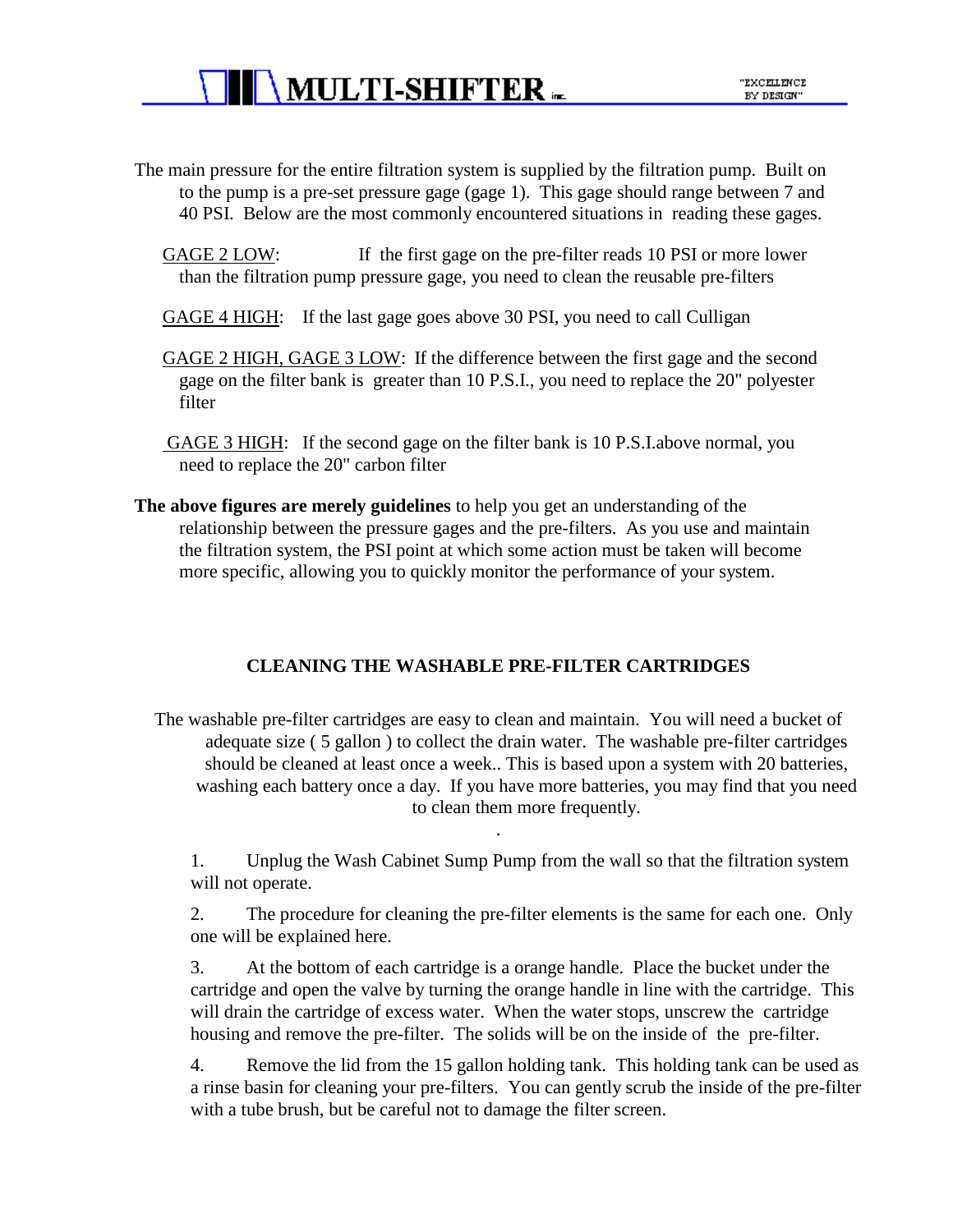5. Replace the pre-filter in the cartridge. BE SURE THAT THE PRE-FILTER CARTRIDGE IS PLACED IN THE CORRECT CARTRIDGE HOUSING WHEN REINSTALLING. Again, in order of flow and color they are green, green, then blue. The pre-filters decrease in micron size from the holding tank to the media tanks. If the pre-filters are placed in the wrong cartridge housing, the filtration system may experience inadequate flow through the system.

#### **REPLACING THE 20 INCH POLYESTER-FILTER ( 5 MICRON )**

- 1. Unplug the Wash Cabinet Sump Pump from the wall so that the filtration system will not operate.
- 2. Remove the lid from the 15 gallon holding tank.
- 3. Unscrew the filter housing and dump the spent filter, into the bucket. Some excess water will come out of the lines, so be prepared to catch as much as you can in the 5 gallon bucket
- 4. Allow the lines to empty. When this is done, simply place the new filter element into the blue housing and screw the housing back into the housing cap. Your system is ready to run again.

#### **REPLACING THE 20 INCH CARBON-FILTER**

- 1. Unplug the Wash Cabinet Sump Pump from the wall so that the filtration system will not operate.
- 2. Remove the lid from the 15 gallon holding tank.
- 3. Unscrew the filter housing and dump the spent filter, into the bucket. Some excess water will come out of the lines, so be prepared to catch as much as you can in the 5 gallon bucket
- 4. Allow the lines to empty. When this is done, simply place the new filter element into the black housing and screw the housing back into the housing cap. Your system is ready to run again.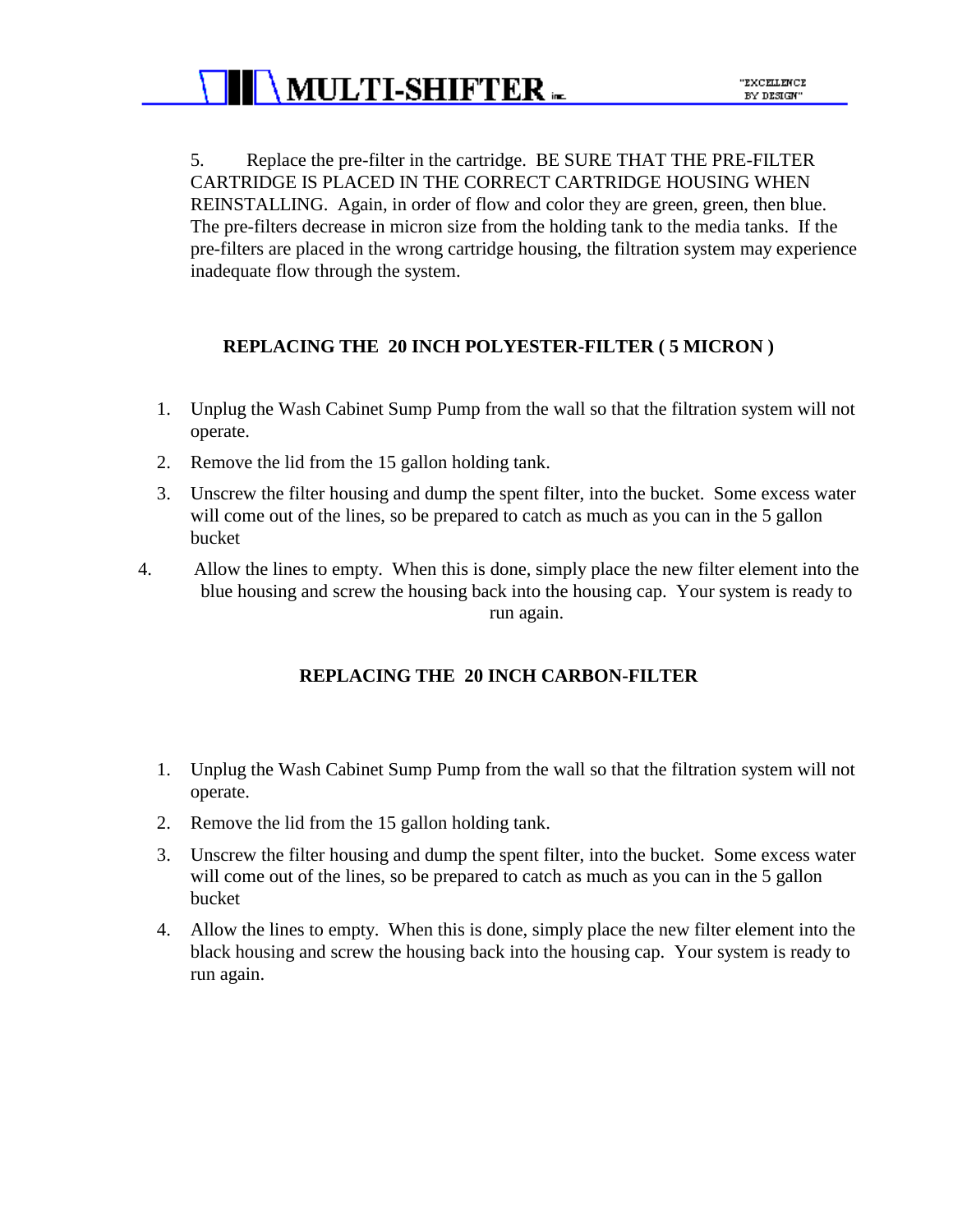

#### **REPLACING THE MEDIA TANKS**

Once the media tanks are full (as indicated by the Bank Resistivity Indicator Light ), the media tanks must be replaced.

- 1. As before, unplug the Wash Cabinet Sump Pump from the wall so that the filtration system will not operate.
- 2. Disconnect the hoses at the top of those media tanks needing replacement. Do not discard these hoses. You will need them to hook up the replacement tanks.
- 3. Locate the white plug end caps that come with the filtration system. They should be in a separate bag stored on the filtration system.
- 4. First, cap the media tanks so that they do not leak in shipment.
- 5. With the remaining caps, plug the hoses directly in the flow path. There are enough caps to accomplish both of these tasks.
- 6. Contact Culligan Inc. at 1-800-999-4195. Tell them that you have expired your Multi-Shifter Filtration system media tanks, and need to exchange them for new ones. They will then tell you how to ship them back to the Culligan factory and when you can expect your new tanks.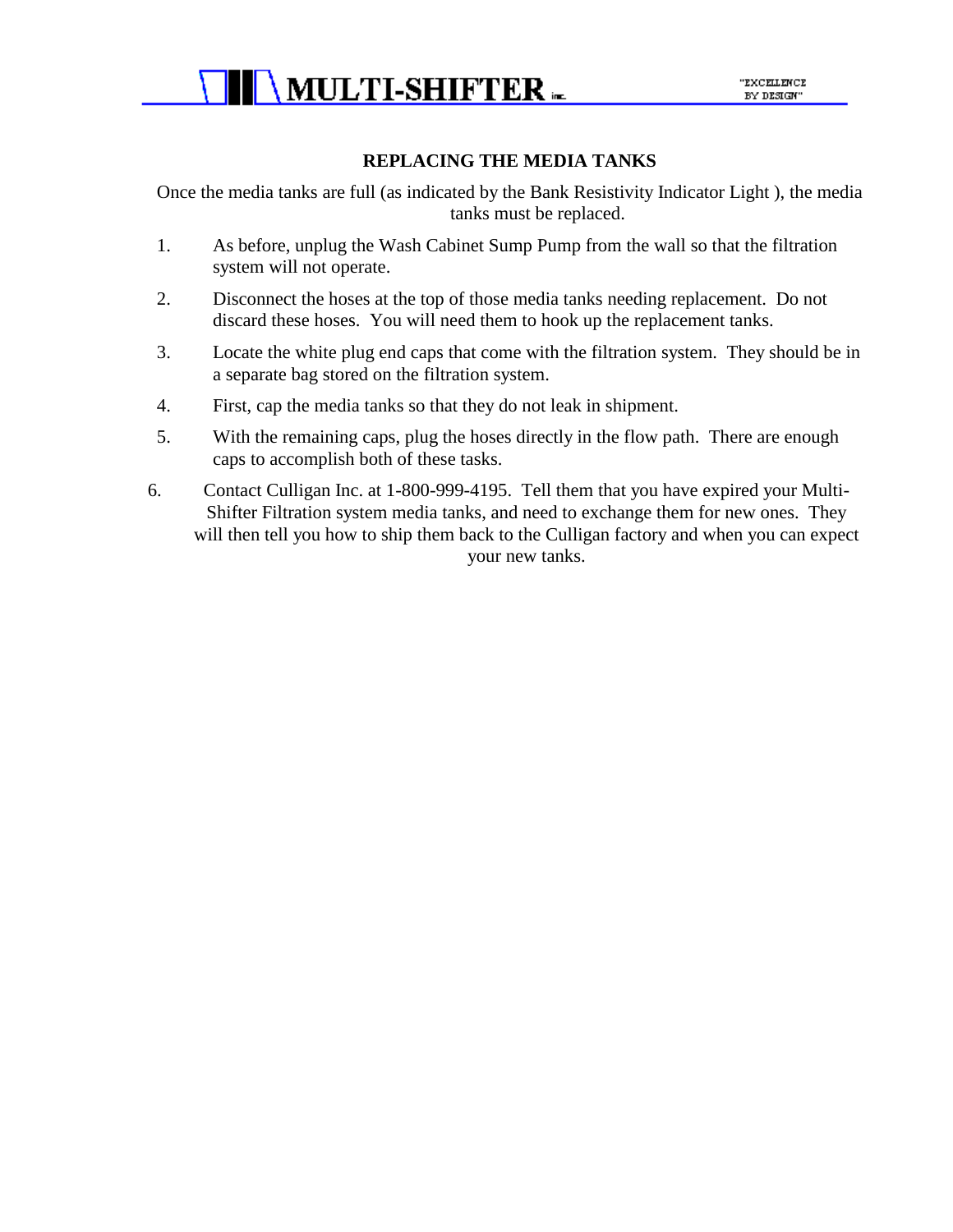

### FILTER - 5 FILTRATION SYSTEM

### REPLACEMENT PARTS

|    | A033       | 8              | EA. | BOLT 5/16"-18 X 1-1/4" HHCS    |
|----|------------|----------------|-----|--------------------------------|
|    | A034       | $\overline{4}$ | EA. | HEX NUT 5/16-18                |
|    | B042       | $\overline{4}$ | EA. | HHCS 1/4-20 X 3/4 STAINLESS    |
| 43 | B043       | 9              | EA. | HEX NUT 1/4-20 STAINLESS STEEL |
| 44 | B044       | 6              | EA. | HHCS 1/4-20 X 1" STAINLESS     |
|    | B045       | 15             | EA. | LOCK WASHER 1/4 SPLIT SS       |
|    | B046       | 12             | EA. | FLAT WASHER 1/4 SAE SS         |
|    | B079       | $\overline{4}$ | EA. | HEX NUT 1/4-20 NYLON INSERT    |
|    | B272       | $\overline{4}$ | EA. | FLAT WASHER- 5/16 SAE          |
|    | B273       | $\mathbf{2}$   | EA. | SPLIT LOCK WASHER 5/16 ZINC    |
|    | B773       | $\mathbf{1}$   | EA. | FLAT WASHER 1" SAE ZINC        |
|    |            |                |     |                                |
| 29 | $NUA-344$  | 1.00 FT.       |     | EXTRUDED PLASTIC ANGLE         |
| 47 | WM9999     | $1 \quad$      | EA. | HANGER, NYLON 1 1/4 #40        |
|    | $WRB-143$  | 20.00 FT       |     | $14 - 3 S/O$                   |
|    |            |                |     |                                |
|    | $50 - 636$ | $3 -$          | EA. | CONN., STRAIN RELIEF           |
|    |            |                |     |                                |
|    | 300068     | 10             | EA. | CLAMP, WORM DRIVE HOSE STYLE   |
| 30 | 300069     | $\overline{4}$ | EA. | CONDUIT LOCKNUT 3/4            |
|    | 300161     | 6              | EA. | CLAMP, WORM DRIVE HOSE STYLE   |
|    |            |                |     |                                |
| 35 | 300162     | 1              | EA. | TANK, 15GAL, 18X12X18          |
|    | 300178     | 1              | EA. | GASKET - 3.25 OD X 2 ID X 1/8T |
|    | 400021     | 1.00           | FT. | THREADED ROD, 5/16-18 X 3FT.   |
| 24 | 402070     | $\overline{4}$ | EA. | ANCHOR BOLT, W/FLAT WASHER&NUT |
|    | 500006     | 1              | EA. | TERMINAL SOCKET                |
| 50 | 500012     | $\overline{2}$ | EA. | 120 OUTLET PLUG                |
|    | 504002     | 1              | EA. | RELAY SWITCH                   |
|    | 504034     | $\overline{2}$ | EA. | OUTLET, 2 PLUG GFCI            |
| 51 | 509006     | 1              | EA. | OUTLET BOX, WATER PROOF        |
| 52 | 509007     | 4              | EA. | OUTLET BOX PLUG, WATER TIGHT   |
| 17 | 600045     | 3              | EA. | PRESSURE GUAGE, 1/4"MPT        |
| 46 | 600046     | $\mathbf{1}$   | EA. | SWITCH, PIGGYBACK FLOAT        |
|    |            |                |     |                                |